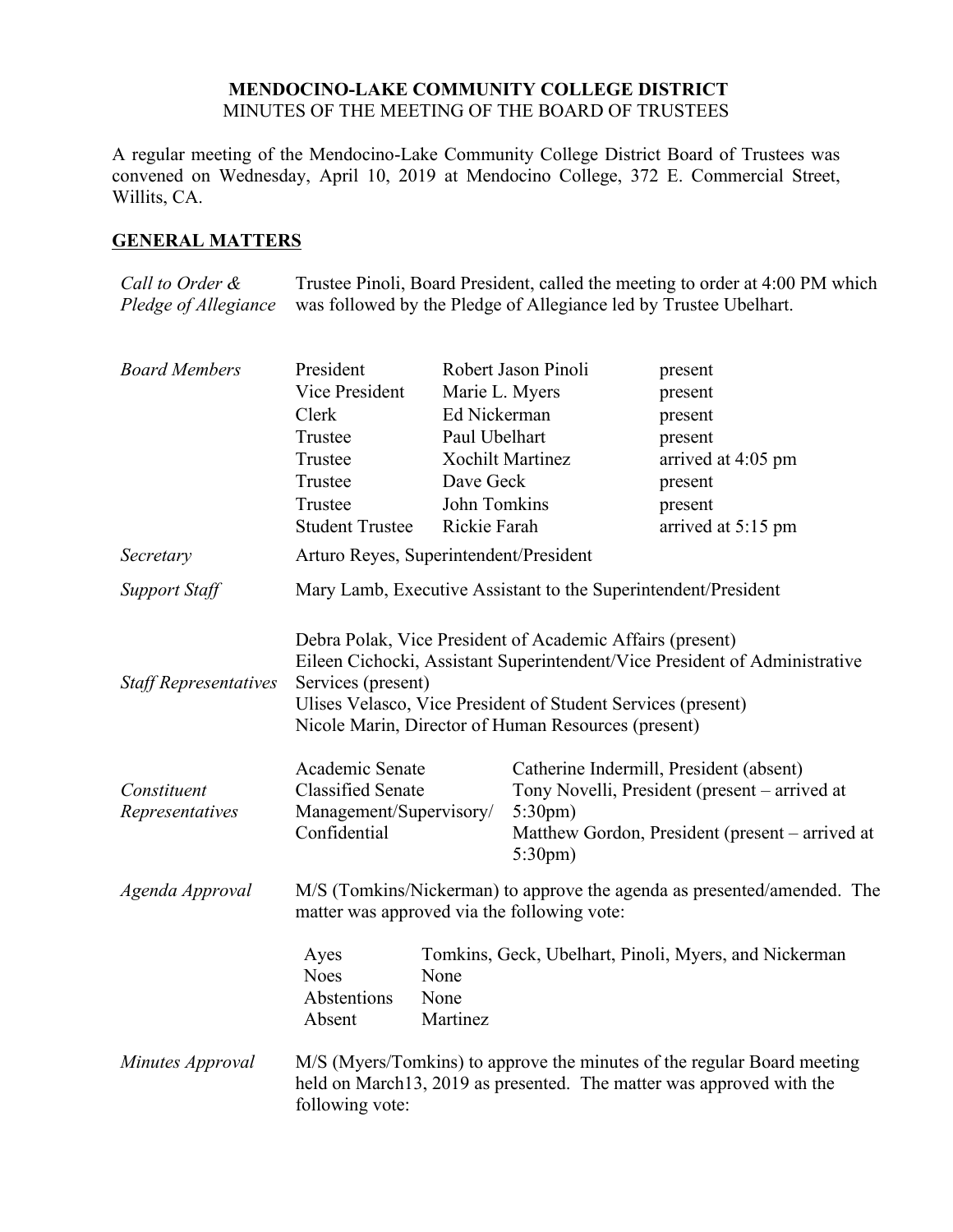| Ayes        | Tomkins, Pinoli, Nickerman, and Myers |
|-------------|---------------------------------------|
| <b>Noes</b> | None                                  |
| Abstentions | Geck and Ubelhart                     |
| Absent      | <b>Martinez</b>                       |

*Public Comments on Closed Session Items*

• There were no comments from members of the public at this time.

## **CLOSED SESSION**

The Board adjourned to Closed Session at 4:04 PM with Board President Pinoli stating items 2.1, 2.2, 2.3 and 2.4 will be discussed in closed session.

## **OPEN SESSION**

*Report of Action*  The Board returned to open session at 5:15 PM with Board President Pinoli reporting the following action taken in closed session:

> "This evening in closed session, by a vote of 7 (Trustees Tomkins, Pinoli, Nickerman, Geck, Ubelhart, Martinez and Myers) to 0, the Board of Trustees accepted the resignation of a permanent academic employee as part of the resolution of a disciplinary action. This resolution included monetary and nonmonetary provisions."

- *Public Comments* Patrick Hickey representing SEIU #1021 addressed the board regarding item #9.3 on the agenda – the first reading of the Nondiscrimination policy.
	- Erin Schon-Brenner addressed the board regarding the upcoming Spring Dance Festival.

# **PRESIDENT AND ADMINISTRATION REPORT**

A written report was presented by Superintendent/President Reyes.

In addition, President Reyes informed the board members that at their meeting on Tuesday, April 9<sup>th</sup>, the Mendocino County Board of Supervisors approved the addition of a traffic signal at the corner of Hensley Creek Road and N. State Street. They also approved the addition of a digital sign on the northwest side of the same intersection (opposite from the CalFire station).

President Reyes also reminded the board members that commencement will be held on Friday, May 24<sup>th</sup>. Board members need to be on campus by 5:00pm in order to be ready for the evening festivities.

# **CONSENT AGENDA**

M/S (Geck/Myers) Board of Trustees does hereby approve the Consent Agenda as presented. The consent agenda was approved with the following vote:

| Ayes        | Tomkins, Pinoli, Martinez, Nickerman, Geck, Ubelhart and |
|-------------|----------------------------------------------------------|
|             | Myers                                                    |
| <b>Noes</b> | None                                                     |
| Abstentions | None                                                     |
| Absent      | None                                                     |

*Taken in Closed Session*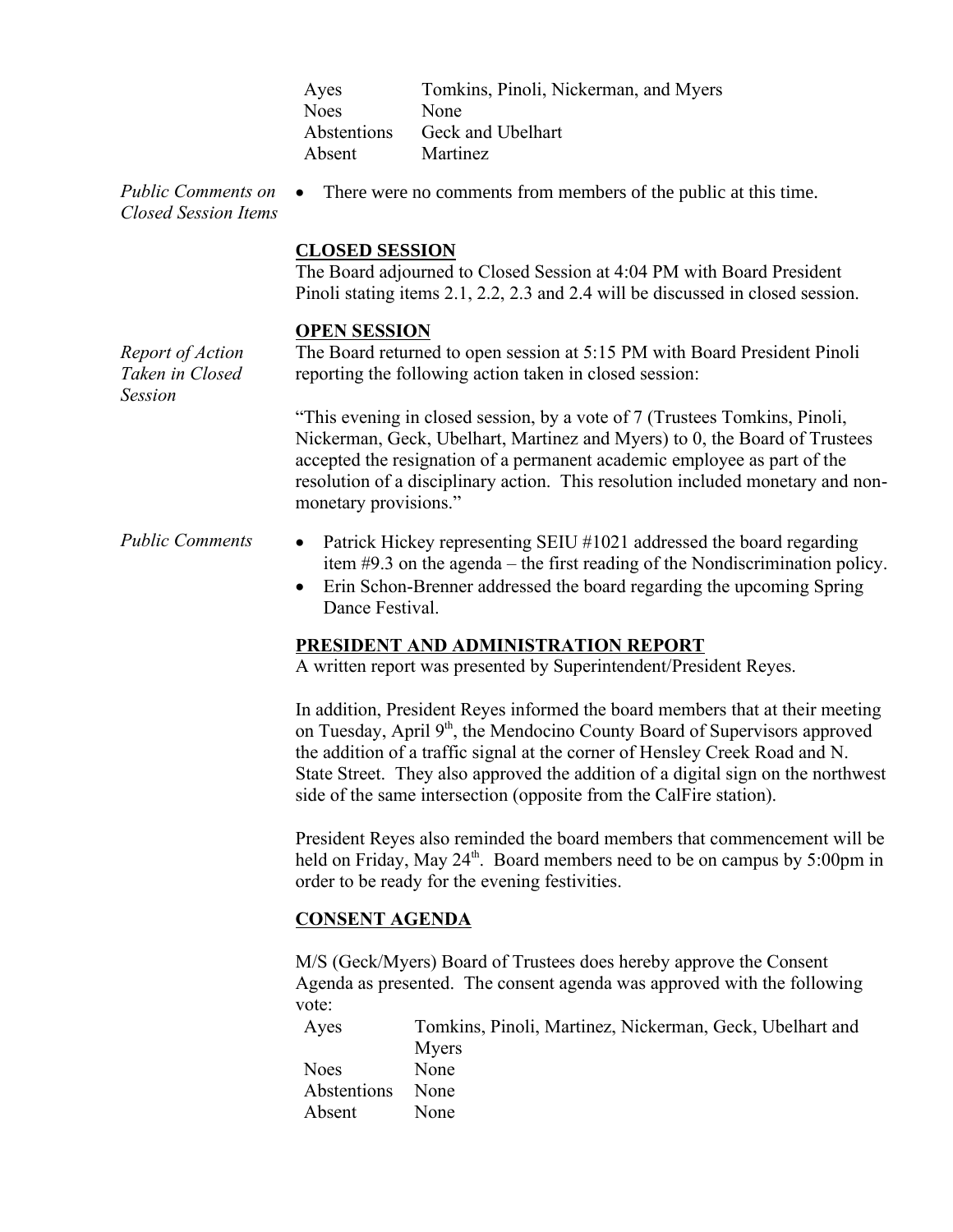Items with an asterisk \* were approved by one motion as the Consent Agenda.

# **Personnel**

| Consideration to<br>approve the<br>personnel list $-$<br>Short-Term Non<br>Continuing (STNC)<br><b>Employees</b>                                 | *RESOLVED, That the Mendocino-Lake Community College District Board<br>of Trustees does hereby ratify the employment of the short-term non-<br>continuing (STNC) employees as submitted and presented at the meeting<br>pending receipt of all necessary employment eligibility requirements.                                                                          |
|--------------------------------------------------------------------------------------------------------------------------------------------------|------------------------------------------------------------------------------------------------------------------------------------------------------------------------------------------------------------------------------------------------------------------------------------------------------------------------------------------------------------------------|
| Consideration to<br>approve the<br>personnel list $-$<br><b>Part-Time Faculty</b>                                                                | *RESOLVED, That the Mendocino-Lake Community College District Board<br>of Trustees does hereby approve the list of part-time faculty as submitted and<br>presented at the meeting pending receipt of all necessary employment<br>eligibility requirements.                                                                                                             |
| Consideration to<br>approve<br>Transfer/Promotion/<br>Reassignment -<br>Classified                                                               | *RESOLVED, That the Mendocino-Lake Community College District Board<br>of Trustees does hereby approve the transfer and promotion of Darletta<br>Fulwider, Financial Aid Technician, effective May 1, 2019.                                                                                                                                                            |
| Consideration to<br>approve the<br>personnel list $-$<br>Temporary, Non-<br>Tenure Track,<br>Categorically<br>Funded, Full-Time<br>Faculty       | *RESOLVED, That the Mendocino-Lake Community College District Board<br>of Trustees hereby employs Shanti Adhikari as a temporary, non-tenure track,<br>categorically funded, full-time Nursing faculty effective August 19, 2019<br>through May 22, 2020.                                                                                                              |
| Consideration to<br>approve Increase in<br>the Number of Hours<br>Worked Per week-<br><b>Classified Employee</b>                                 | *RESOLVED, That the Mendocino-Lake Community College District Board<br>of Trustees does hereby approve the increase in the number of hours worked<br>per week from 20 to 25 for the Curriculum Technician effective April 1, 2019.                                                                                                                                     |
| Consideration to<br>ratify Resignation/<br>$Retirement - Full$<br>Time Faculty                                                                   | *RESOLVED, That the Mendocino-Lake Community College District Board<br>of Trustees hereby ratifies the retirement of Daniel Jenkins, Full-Time Faculty,<br>Human Services, effective May 27, 2019.                                                                                                                                                                     |
| Consideration to<br>receive the<br>Mendocino-Lake<br><b>Community College</b><br>Classified<br><b>Bargaining</b><br>Unit/SEIU<br>(MLCCCBU) Local | *RESOLVED, That the Mendocino-Lake Community College District Board<br>of Trustees does hereby receive the initial 2019/20 collective bargaining<br>proposal from the Mendocino-Lake Community College Classified Bargaining<br>Unit (MLCCCBU) and directs the Superintendent/President to receive public<br>comments to this proposal prior to the May Board meeting. |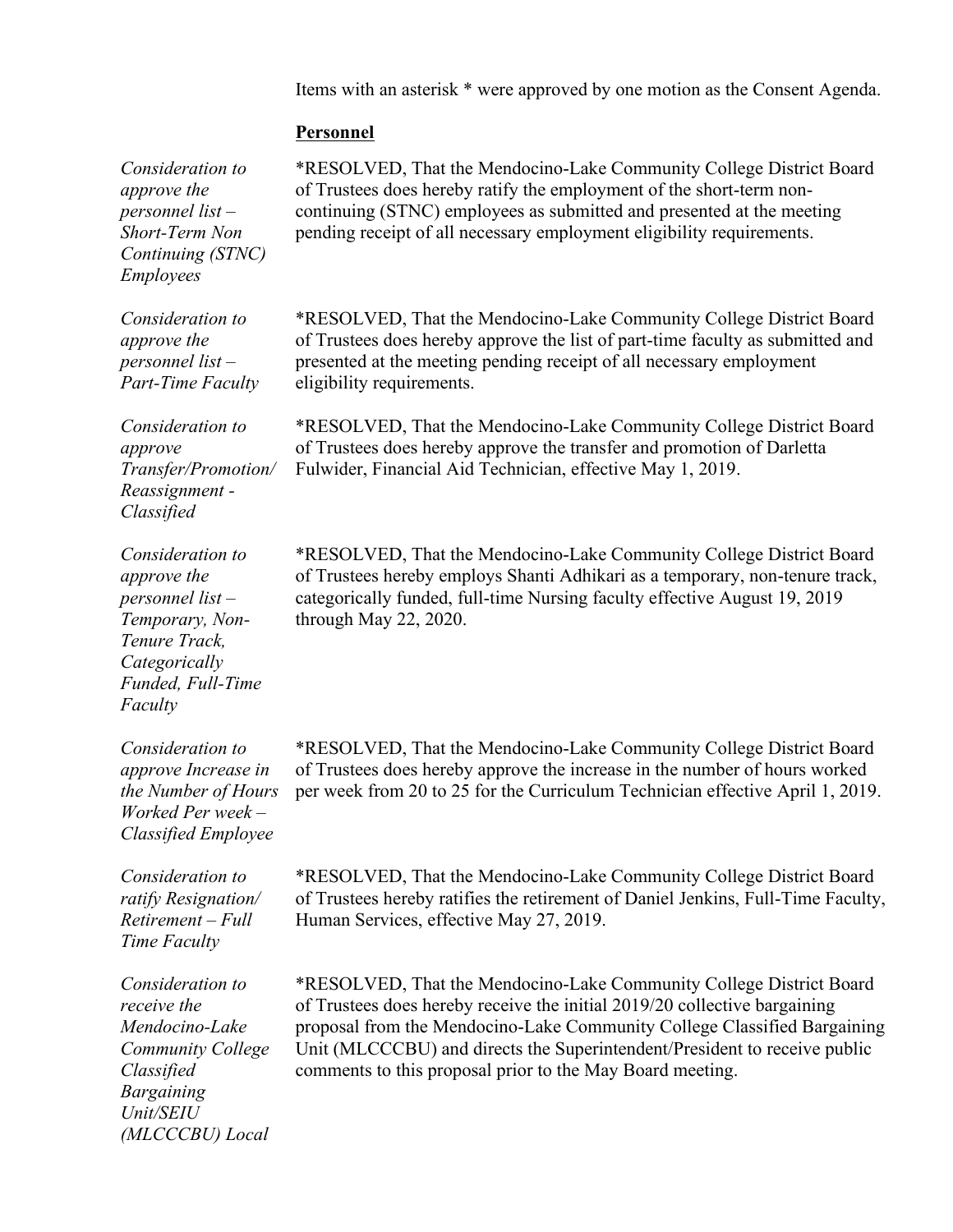# *1021, 2019/20 Reopeners*

*Consideration to receive the Mendocino College Federation of Teachers (MCFT/AFT), 2020/21 Reopeners*

\*RESOLVED, That the Mendocino-Lake Community College District Board of Trustees does hereby receive the initial 2020/21 collective bargaining proposal from the Mendocino College Federation of Teachers (MCFT/AFT) and directs the Superintendent/President to receive public comments to this proposal prior to the May Board meeting.

\*RESOLVED, That the Mendocino-Lake Community College District Board of Trustees hereby presents the District's initial 2019/20 collective bargaining proposal to Mendocino-Lake Community College Classified Bargaining Unit/SEIU, Local 1021 (MLCCCBU), and directs the Superintendent/President to receive any related public comments prior to the May Board meeting.

\*RESOLVED, That the Mendocino-Lake Community College District Board of Trustees hereby presents the District's initial 2020/21 collective bargaining proposal to Mendocino College Federation of Teachers (MCFT) and directs the Superintendent/President to receive any related public comments prior to the May Board meeting.

#### **Other Items**

\*RESOLVED, That the Mendocino-Lake Community College District Board of Trustees does hereby accept the fiscal report as of February 28, 2019 as presented.

*Donation* \*RESOLVED, That the Mendocino-Lake Community College District Board of Trustees does hereby accept the donated items from Connie Sackman as presented.

### **INFORMATIONAL/ACTION ITEM**

*Board of Trustees/Foundation Ad-Hoc Committee*

*Fiscal Report as of February 28, 2019*

An update from the ad-hoc committee was presented by Trustee Geck.

The ad-hoc committee met on March  $27<sup>th</sup>$  with the 3 members of college board and the 3 members from Foundation board present. Feelings expressed at the meeting indicated a good-faith effort on both sides will help to improve the relationship between the Foundation and the College. The committee will be continuing to meet with their next meeting scheduled to take place on

*Consideration to present the Mendocino-Lake Community College District Reopeners to the Mendocino-Lake Community College Classified Bargaining Unit/SEIU, Local 1021 (MLCCCBU) 2019-20 Consideration to present the Mendocino-Lake Community College District Reopeners to the Mendocino College Federation of Teachers (MCFT/AFT) 2020/21*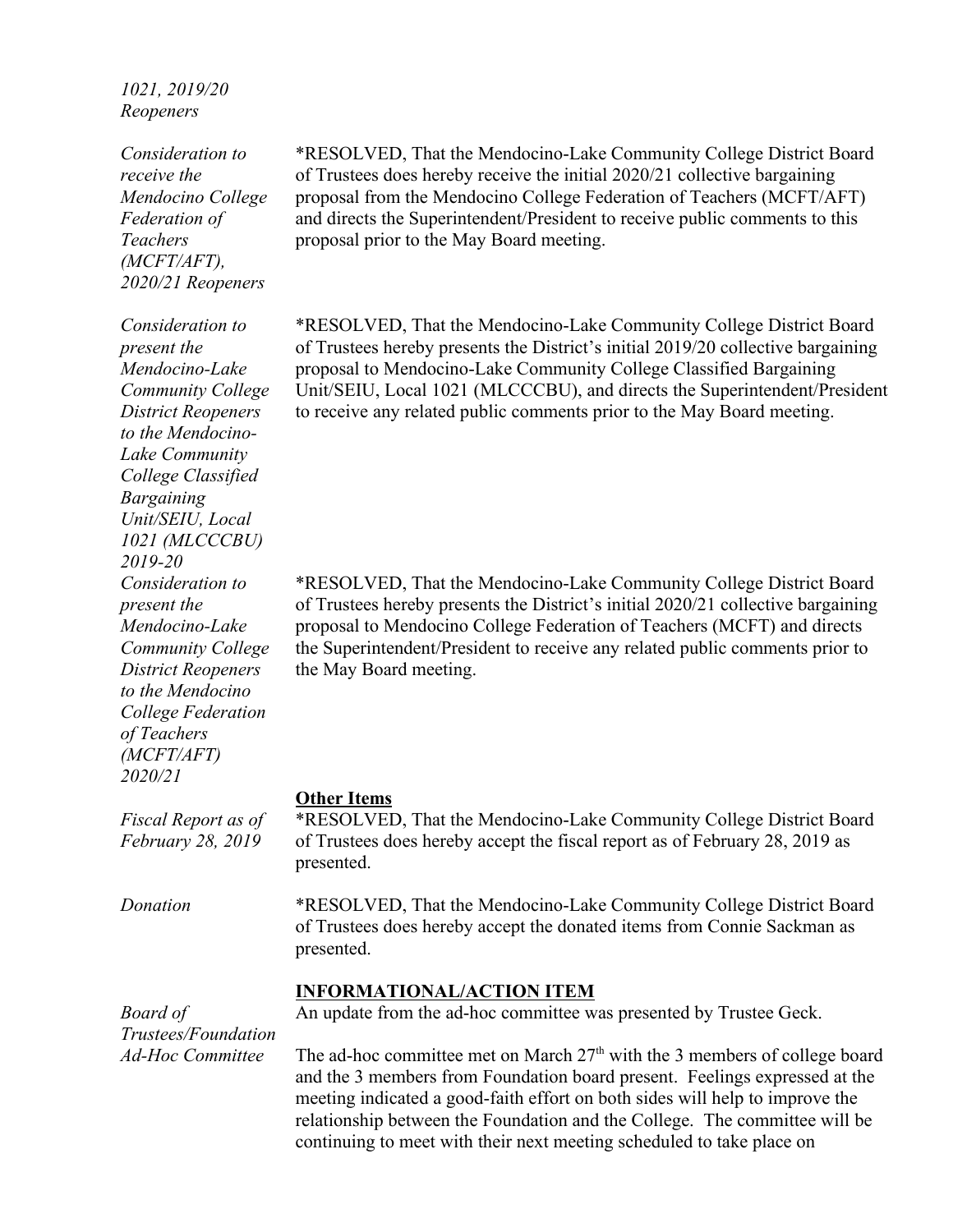Wednesday, April  $17<sup>th</sup>$ .

The takeaway from the meeting was it is in the best interest of both entities to move forward and find a way to continue to work together for the students of Mendocino College.

## **ACTION ITEMS**

*2018-2019 April Revise Budget* After reviewing the information presented, the board took the following action: M/S (Geck/Martinez) that the Mendocino-Lake Community College District Board of Trustees does hereby adopt the proposed 2018/2019 April Revised Budget as presented and shown on attachments A1 through I. Ayes Tomkins, Myers, Pinoli, Geck, Ubelhart, Martinez and Nickerman Noes None Abstentions None Absent None *Contracts and Agreements – Quarterly Ratification* After reviewing the information presented, the board took the following action: M/S (Nickerman/Myers) that the Mendocino-Lake Community College District Board of Trustees does hereby ratify the contracts and agreements as presented with the following vote: Ayes Tomkins, Myers, Pinoli, Martinez Geck, Ubelhart, and Nickerman Noes None Abstentions None Absent None *Awarding of Audit Contract for Fiscal Year Ending June 2019* After reviewing the information presented, the board took the following action: M/S (Ubelhart/Nickerman) that the Mendocino-Lake Community College District Board of Trustees does hereby award the audit contract for the fiscal year ending June 30, 2019 at a price of \$34,880/District and \$8,005/Foundation to the Certified Public Accounting firm Cossolias, Wilson Dominquez, Leavitt (CWDL) as presented with the following vote: Ayes Tomkins, Myers, Pinoli, Martinez Geck, Ubelhart, and Nickerman Noes None Abstentions None Absent None *Northern California Community Colleges Self Insurance Authority (NCCCSIA)*  After reviewing the information presented, the board took the following action: M/S (Myers/Nickerman) that the Mendocino-Lake Community College District Board Trustees does hereby adopt Resolution 04-19-01 – Designation of District Alternate as presented with the following vote: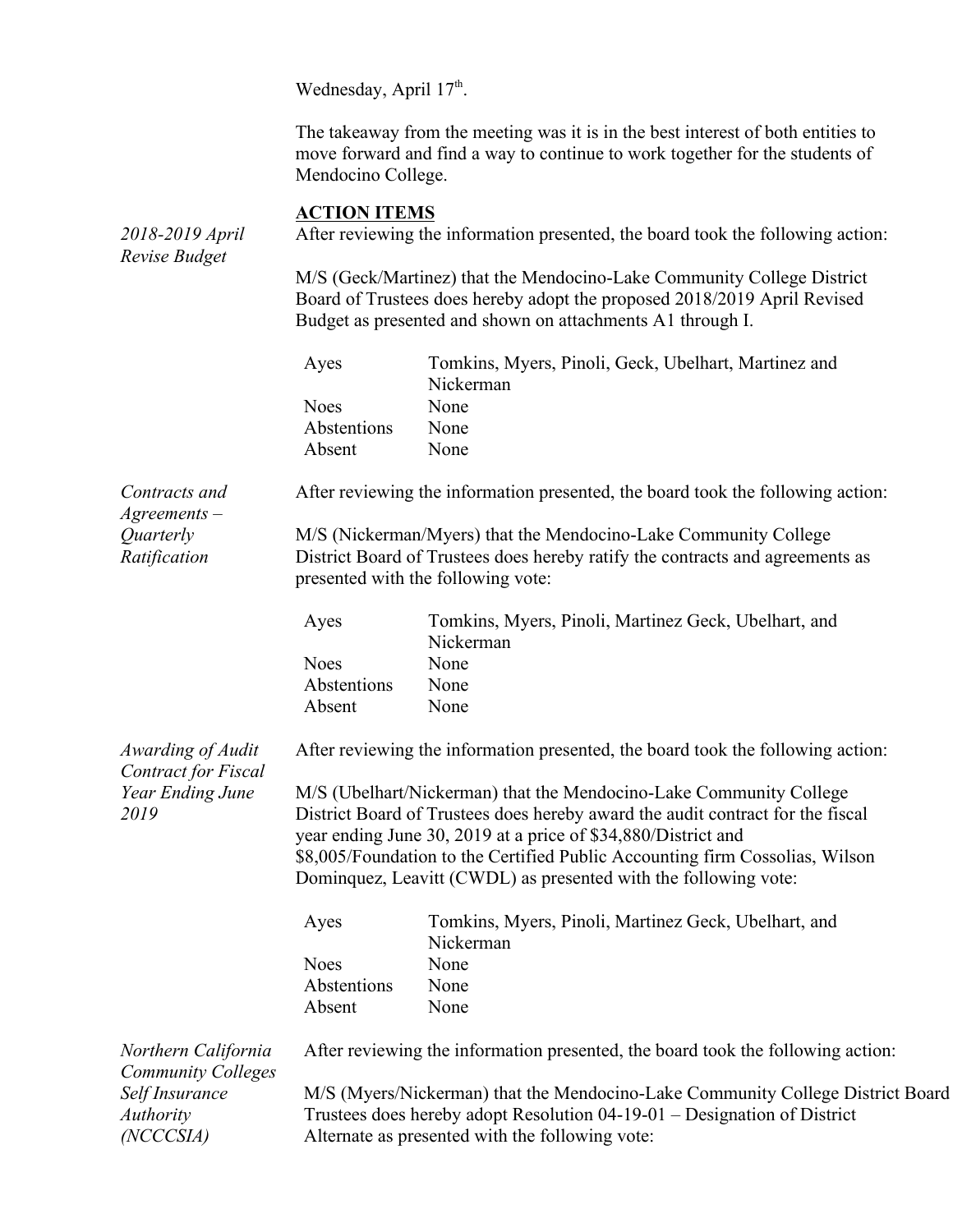| Designation of                                                                                                          |                                                                                                                                                                                                                      |                                                                   |  |  |
|-------------------------------------------------------------------------------------------------------------------------|----------------------------------------------------------------------------------------------------------------------------------------------------------------------------------------------------------------------|-------------------------------------------------------------------|--|--|
| District Alternate -<br>Resolution #04-19-                                                                              | Ayes                                                                                                                                                                                                                 | Tomkins, Myers, Pinoli, Martinez Geck, Ubelhart, and<br>Nickerman |  |  |
| 01                                                                                                                      | <b>Noes</b>                                                                                                                                                                                                          | None                                                              |  |  |
|                                                                                                                         | Abstentions                                                                                                                                                                                                          | None                                                              |  |  |
|                                                                                                                         | Absent                                                                                                                                                                                                               | None                                                              |  |  |
| Vice President's<br><b>Salary Schedule</b>                                                                              | After reviewing the information presented and discussion, the board took the<br>following action:                                                                                                                    |                                                                   |  |  |
|                                                                                                                         | M/S (Nickerman/Geck) that the Mendocino-Lake Community College District<br>Board of Trustees does hereby approve the salary schedule for the Vice<br>Presidents as presented with the following vote:                |                                                                   |  |  |
|                                                                                                                         | Ayes<br><b>Noes</b>                                                                                                                                                                                                  | Geck, Martinez, Nickerman, Pinoli, Ubelhart and Tomkins.<br>Myers |  |  |
|                                                                                                                         | Abstentions<br>Absent                                                                                                                                                                                                | None<br>None                                                      |  |  |
| Classified<br>Professionals Week<br>$-$ Resolution# 04-19-<br>02                                                        | After reviewing the information presented, the board took the following action:                                                                                                                                      |                                                                   |  |  |
|                                                                                                                         | M/S (Myers/Tomkins) that the Mendocino-Lake Community College District<br>Board of Trustees does hereby adopt Resolution 04-19-02 in honor of<br>Classified Professionals Week as presented with the following vote: |                                                                   |  |  |
|                                                                                                                         | Ayes                                                                                                                                                                                                                 | Tomkins, Myers, Pinoli, Martinez Geck, Ubelhart, and<br>Nickerman |  |  |
|                                                                                                                         | <b>Noes</b>                                                                                                                                                                                                          | None                                                              |  |  |
|                                                                                                                         | Abstentions                                                                                                                                                                                                          | None                                                              |  |  |
|                                                                                                                         | Absent                                                                                                                                                                                                               | None                                                              |  |  |
| Big Picture -<br><b>Partnerships Small</b><br>Schools – What are<br>we doing currently<br>and what more can<br>be done? | Vice President of Academic Affairs Polak presented an overview of the many<br>partnerships currently in place with the various K-12 small schools in our<br>district.                                                |                                                                   |  |  |
|                                                                                                                         |                                                                                                                                                                                                                      | <b>INFORMATIONAL REPORTS</b>                                      |  |  |
| Mendocino College<br>Foundation, Inc.                                                                                   | A written informational report was submitted by Katie Fairbairn, Executive<br>Director of the Mendocino College Foundation. She shared a new flyer from<br>the Foundation regarding ways to give.                    |                                                                   |  |  |
| <b>Constituents Group</b><br>Reports                                                                                    | <b>Academic Senate</b><br>A written report was submitted by Academic Senate President Catherine<br>Indermill.                                                                                                        |                                                                   |  |  |
|                                                                                                                         | <b>Classified Senate</b>                                                                                                                                                                                             |                                                                   |  |  |